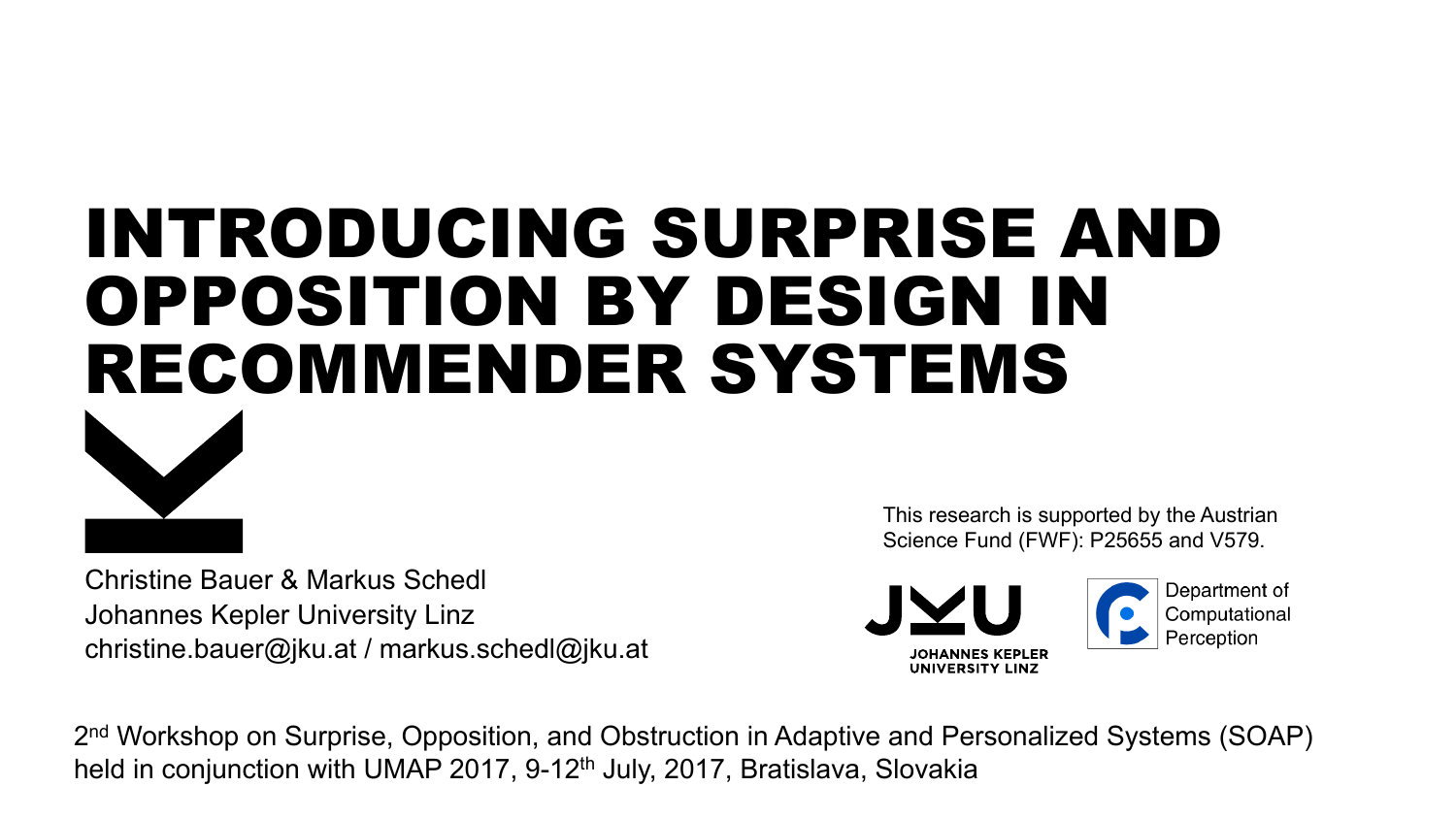## BACKGROUND

■ long tradition of accuracy-based focus in research on recommender systems

- novel qualities beyond pure accuracy:
	- $\Box$  e.g., diversity, novelty, serendipity, discovery, unexpectedness,...
	- £ focus of this work: **surprise and opposition**
- particularly fields of applications:
	- $\square$  several recommendations in the row and
	- $\Box$  items to be recommended are intended to entertain the user
		- e.g., videos, jokes, music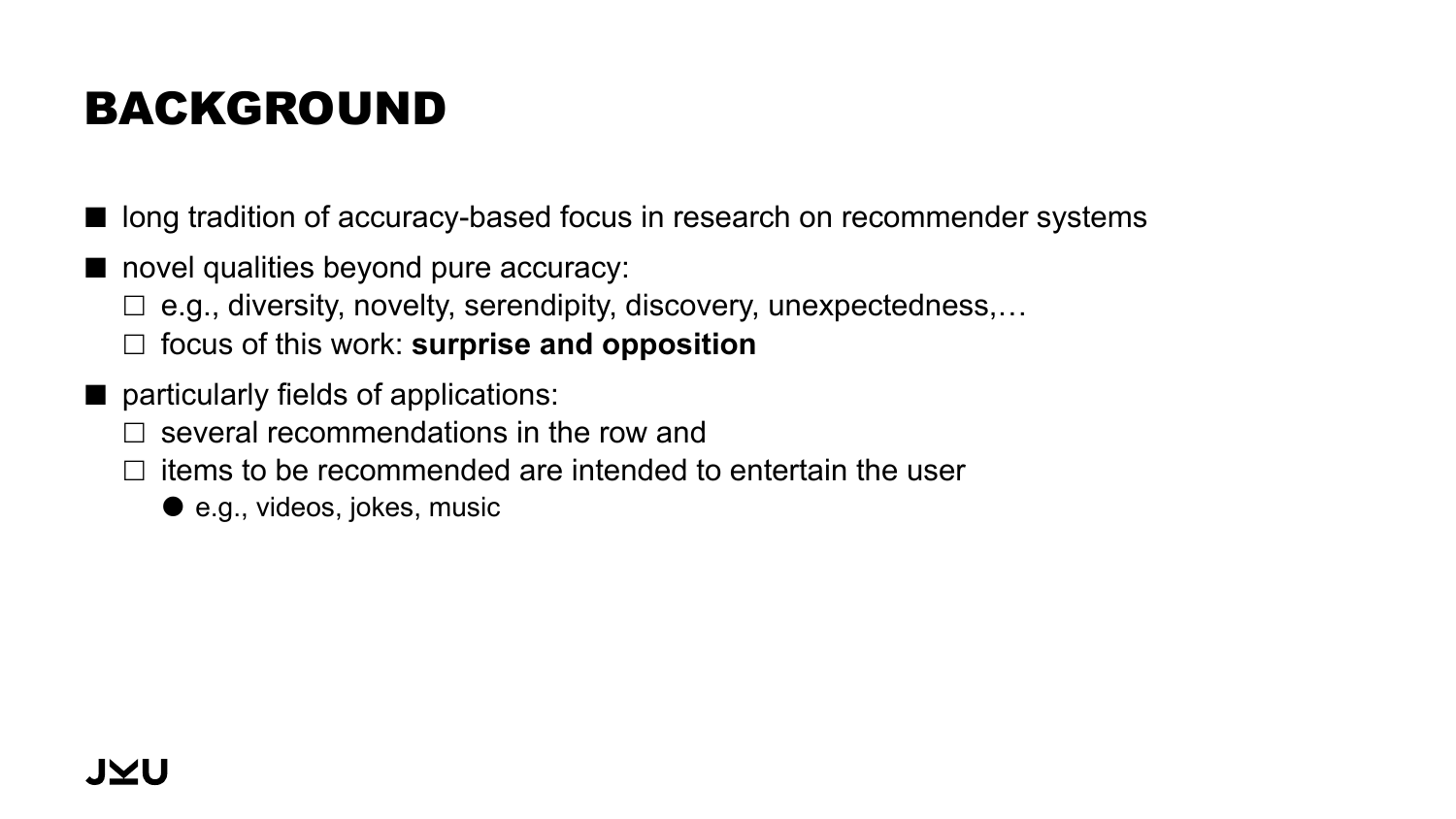### STARTING POINT FOR RECOMMENDER SYSTEMS RESEARCH IS TYPICALLY

| old approach: system has to identify and suggest items that |  |
|-------------------------------------------------------------|--|
| match the user's preferences and/or interests               |  |

• challenge: always the same... not desired... boring...

new approach: system has to identify and suggest items that both

- match the user's preferences and/or interests &&
- still are outside the user's typical comfort zone
- challenge: difficult to find the right balance between inside and outside comfort zone, such that the user perceives the recommendations as a surprise or opposition and does not perceive the suggested item a result of a poor quality recommender system

#### $\rightarrow$  novel approach

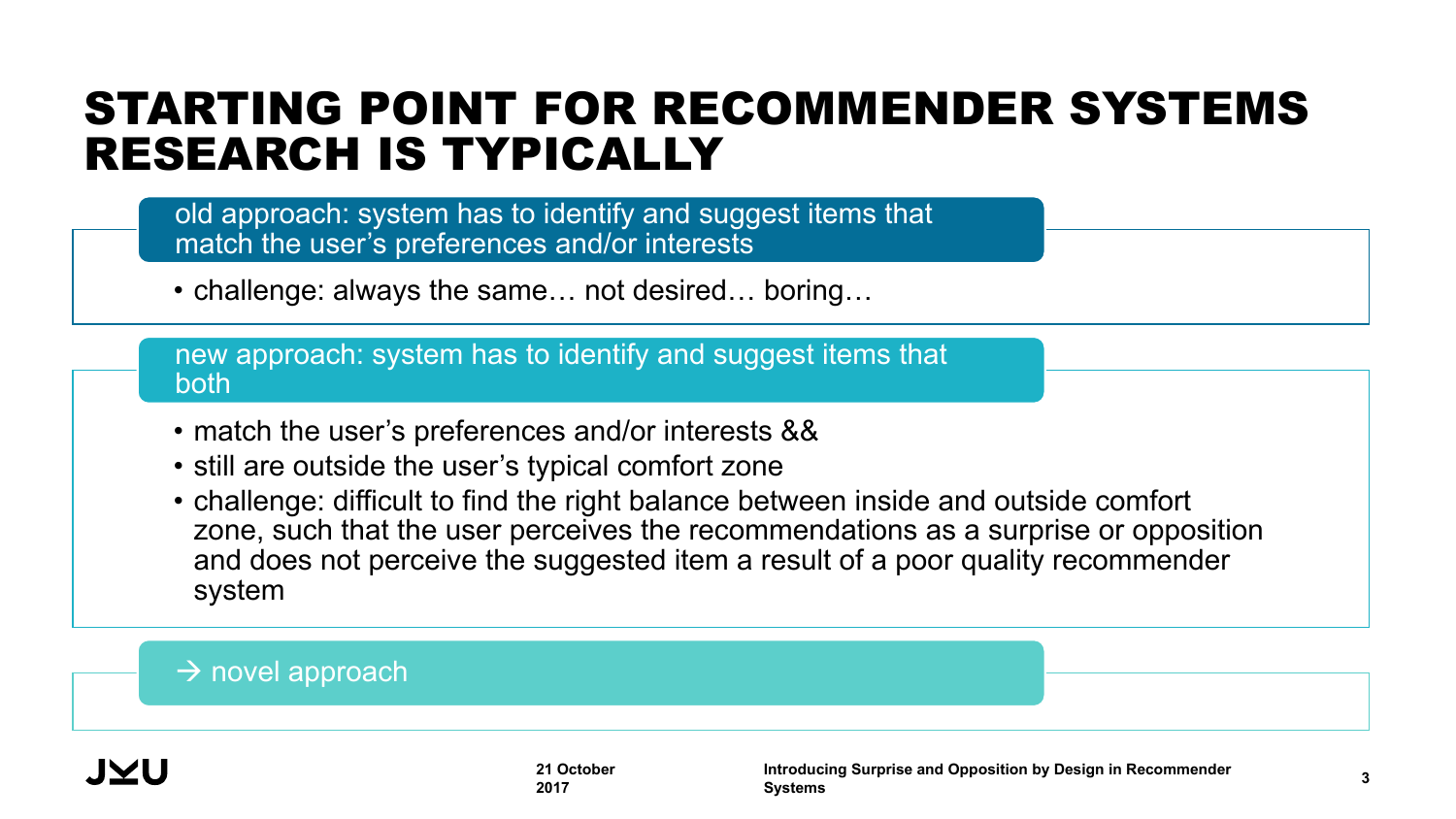## NOVEL APPROACH

- a user's perception can be triggered ("designed"), by leveraging the connections or transitions between consecutively recommended items
- $\blacksquare \rightarrow$  purposely create perception of qualities such as surprise or opposition
	- $\square$  "Surprise by Design"
	- $\square$  "Opposition by Design"

 $\blacksquare$  applicability:

 $\Box$  series of recommendations (i.e., continuous or serial recommendations)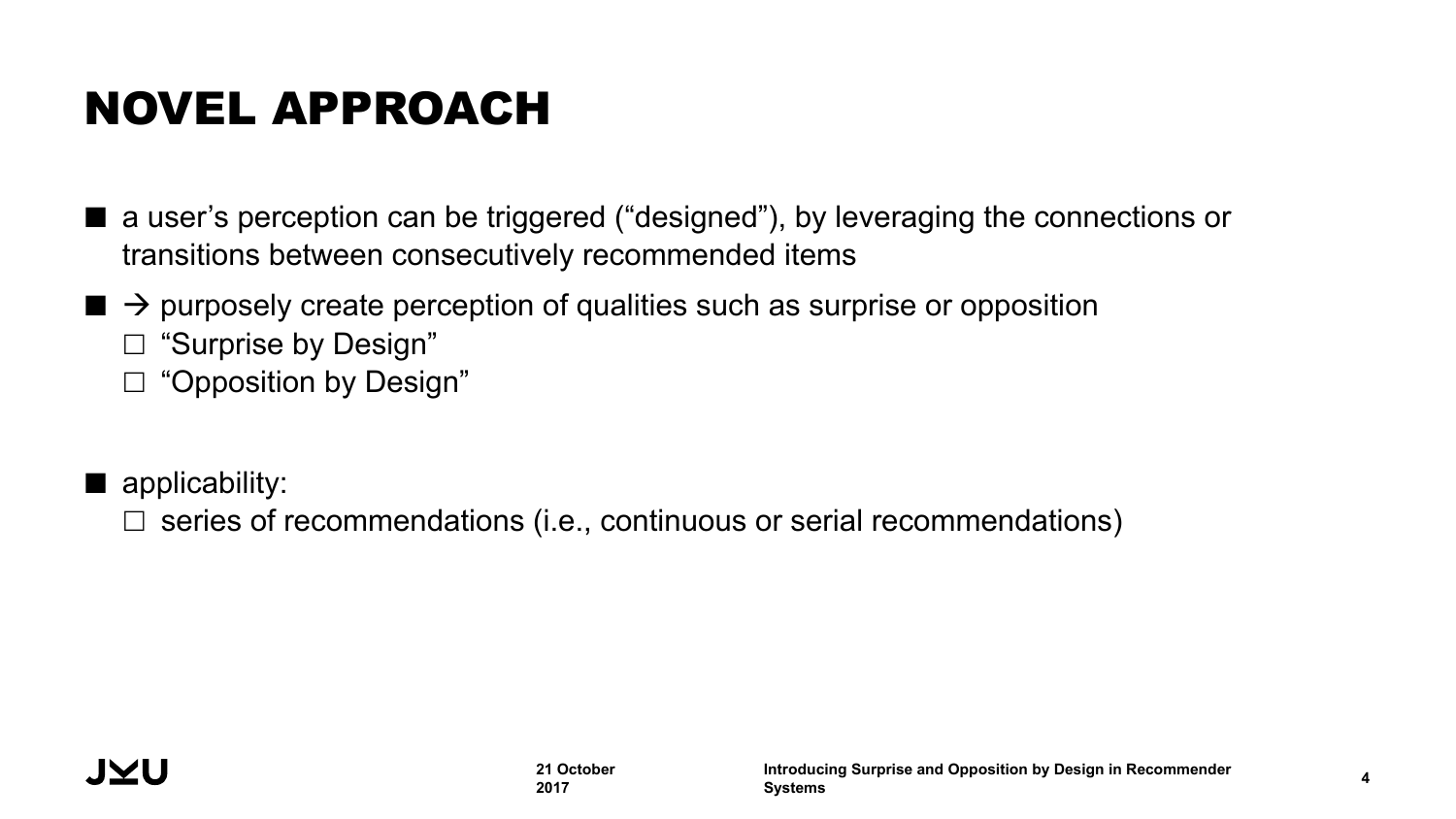## HOW COULD THIS WORK?

some examples:

- $\Box$  smooth jazz ballads up-tempo Bebop
	- $\bullet$  increasingly higher tempo
	- $\bullet$  four smooth jazz ballads, then up-tempo Bebop surprise
- $\square$  movie star
	- action movies
	- satiric or comedy movies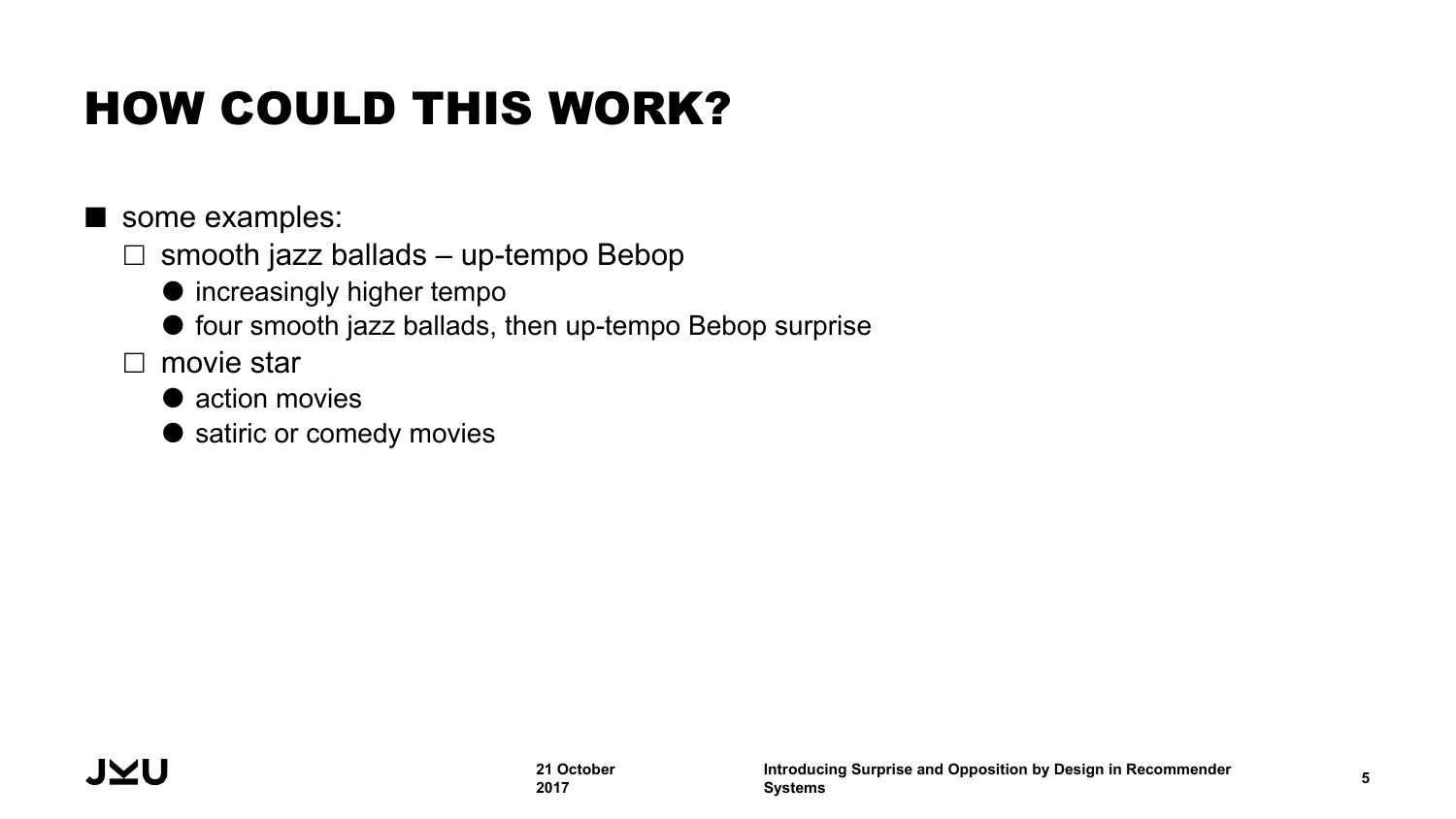### CONCEPTUAL FOUNDATIONS







**21 October 2017**

**Introducing Surprise and Opposition by Design in Recommender Systems <sup>6</sup>**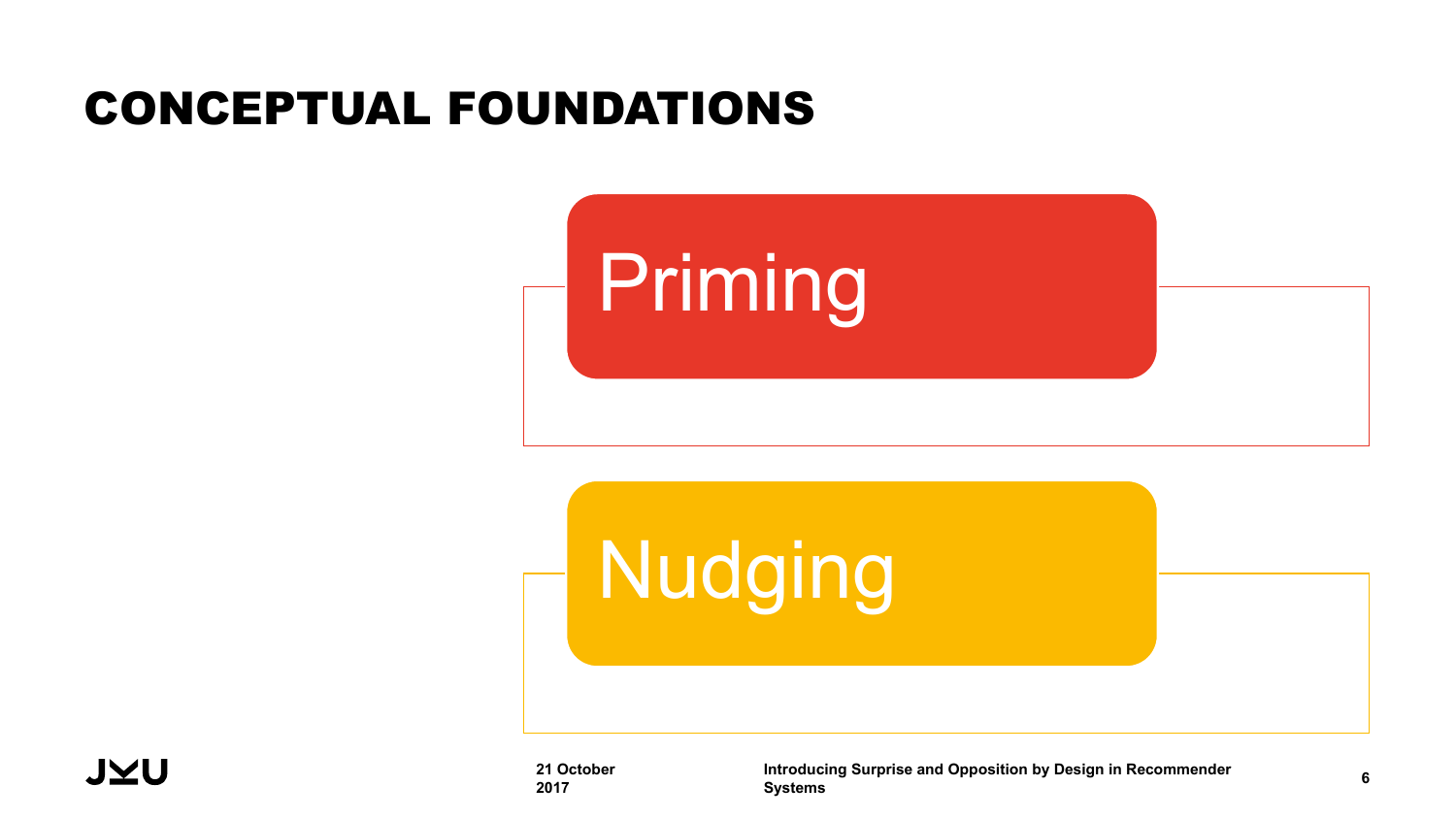## Priming

- implicit, non-conscious memory effect in which the exposure to a stimulus influences the response to another stimulus
- major part of research on priming is based on textual tasks
	- e.g., word-stem completion task

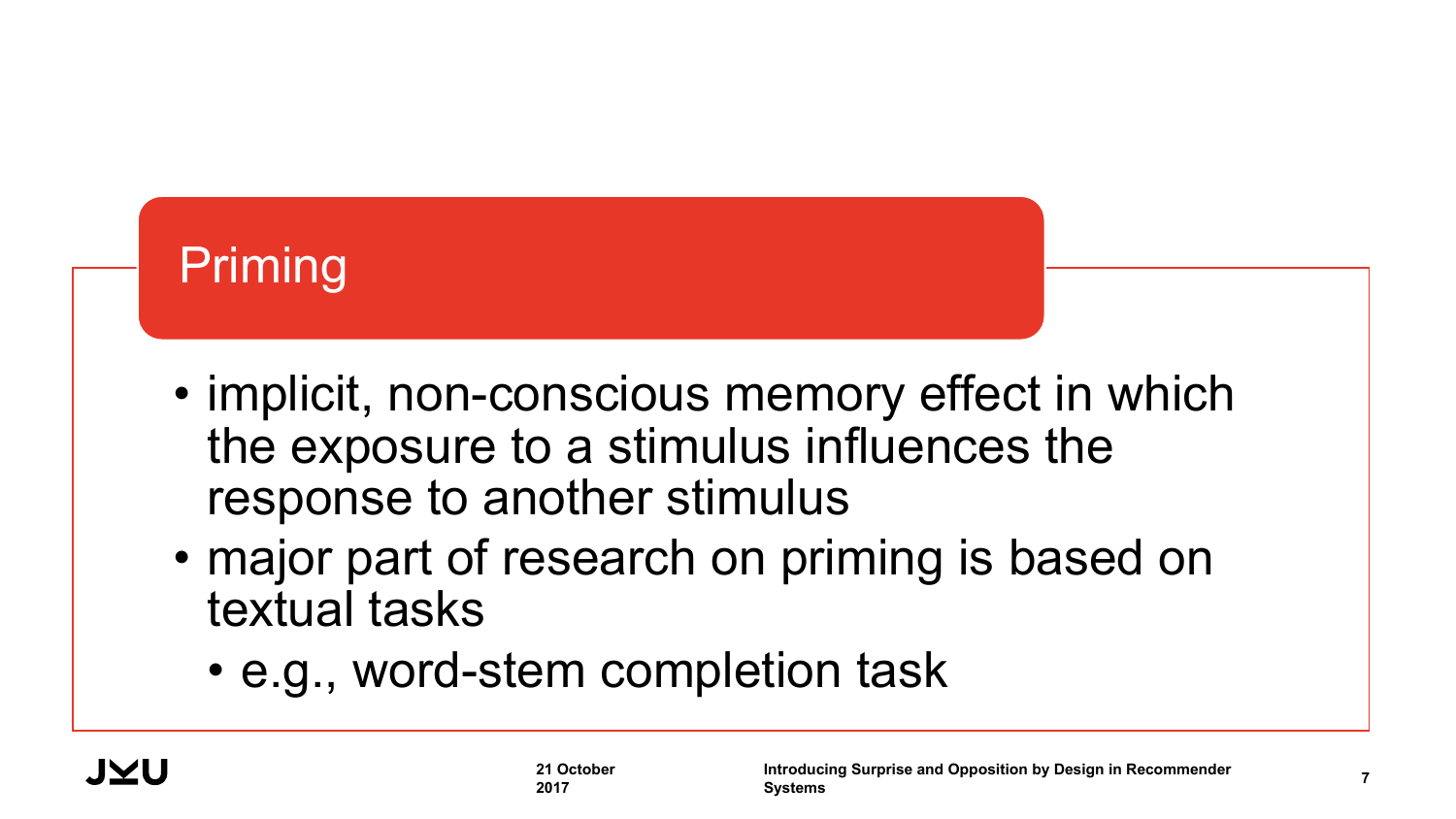## **Nudging**

- positive reinforcement and indirect suggestions  $\rightarrow$  to achieve non-forced compliance
- a nudge = aspect that alters people's behavior in a predictable way without forbidding any options or significantly changing their economic incentives

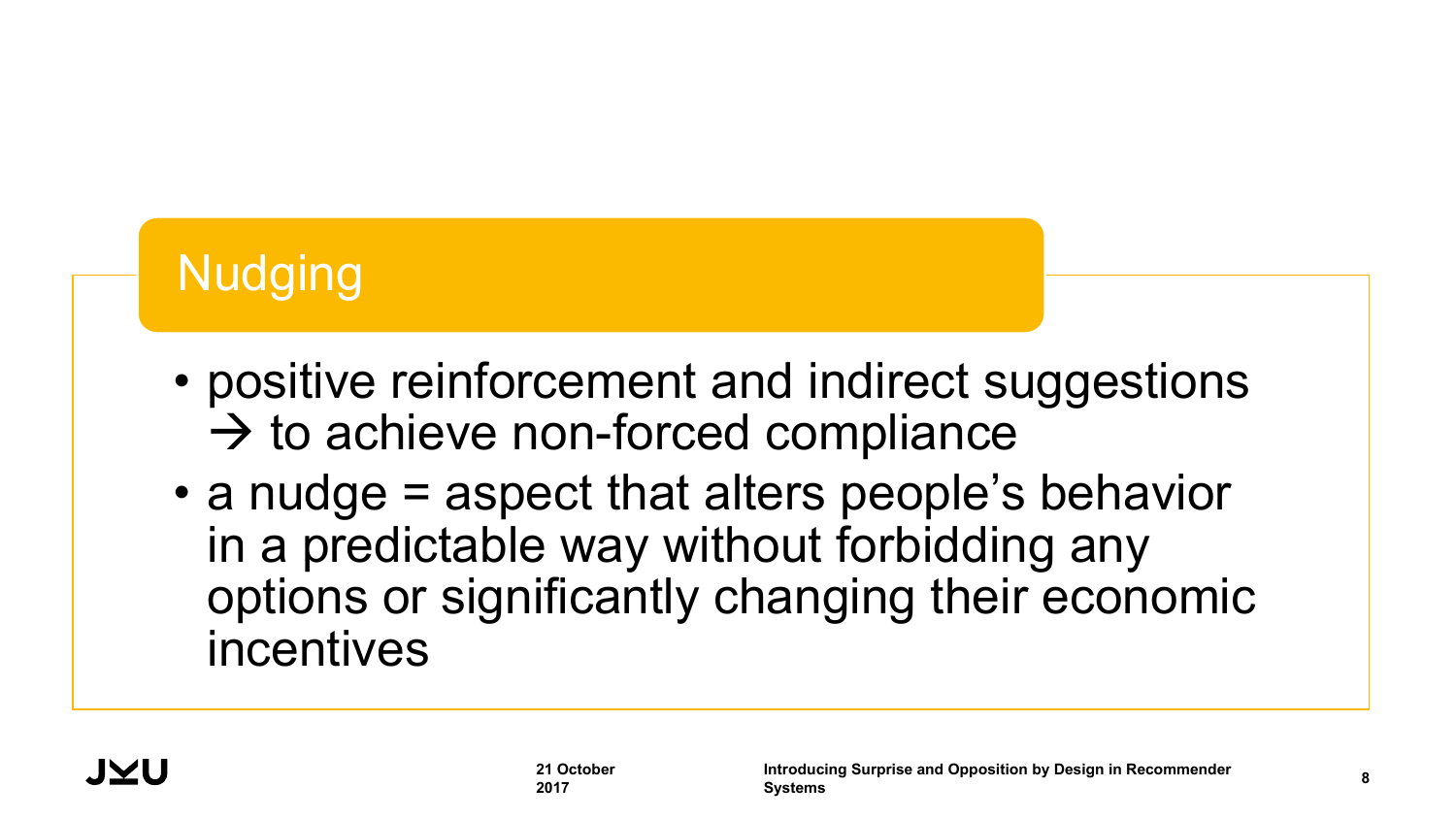### EXAMPLES FOR PRIMING FOR SURPRISE AND OPPOSITION

¢ depending on what has been played first, an upcoming song may be perceived

- £ surprising because it was not expected to be the next song (or be in the playlist at all) or
- the song is quite the opposite from what was expected, so arousing opposition

#### ¢ very trivial examples:

- an up-tempo song following a sequence of slow songs
- a sequence of songs from one genre and, suddenly, some different genre
- a sequence of songs of the same artist, then another artist

£ …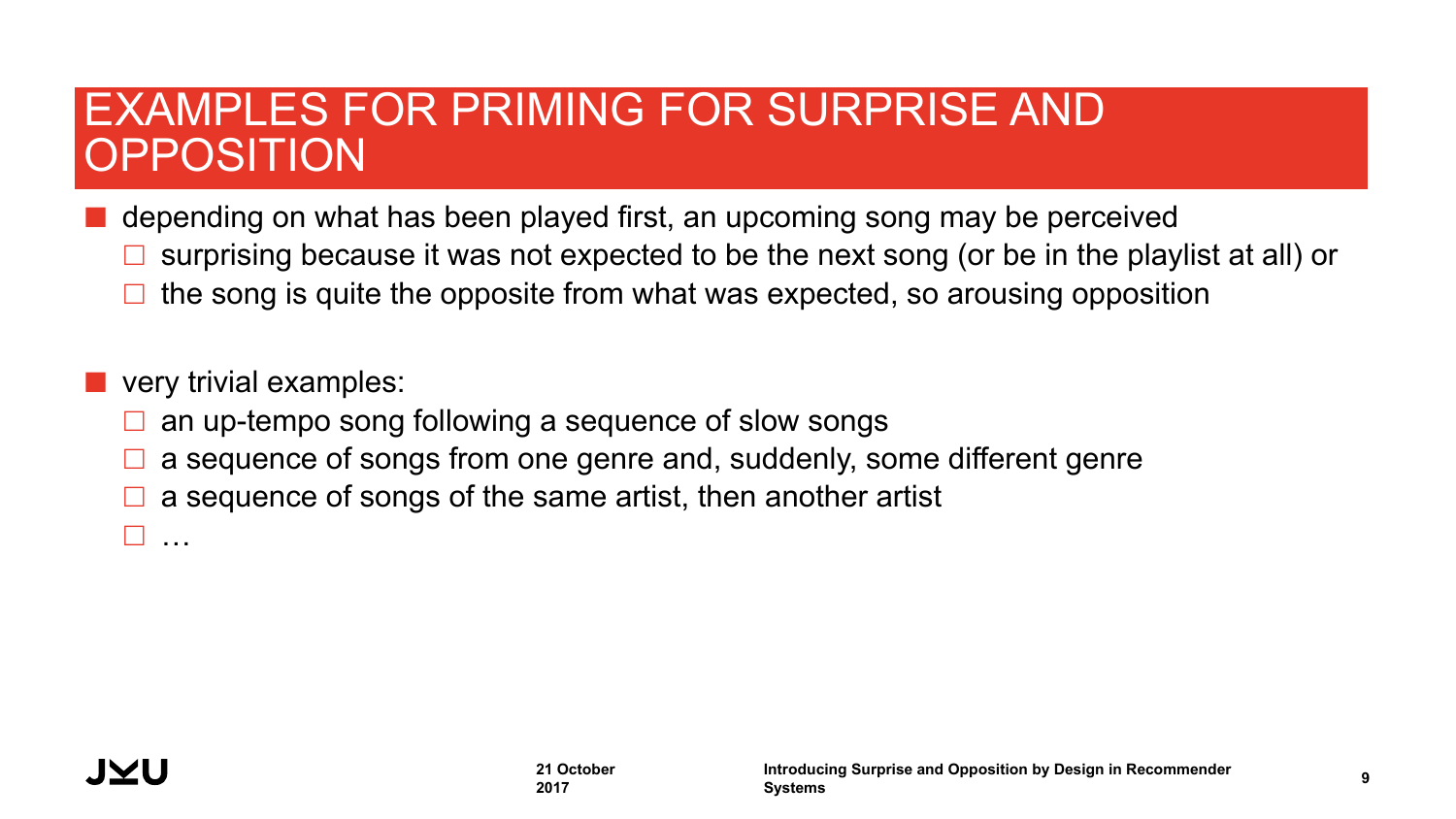### CHALLENGES FOR PRIMING FOR SURPRISE AND OPPOSITION

¢ creating "good" surprise or opposition is not as trivial as those examples may indicate

surprise is not always a positively connoted surprise

- expecting another smooth jazz song instead of a death metal
	- **e** enjoyment of combination?
	- stimulus sufficiently strong for user?
- learning effect for user
- $\Box$  depending on situation:
	- attentive listening vs. listening during primary task (e.g., work)
	- at work positive surprise; whereas while perceived disturbing while jogging
- $\square$  labeling:
	- in "reggae playlist": a song by Frank Sinatra be surprising, but could be annoying because it does not meet the expectations/acceptance level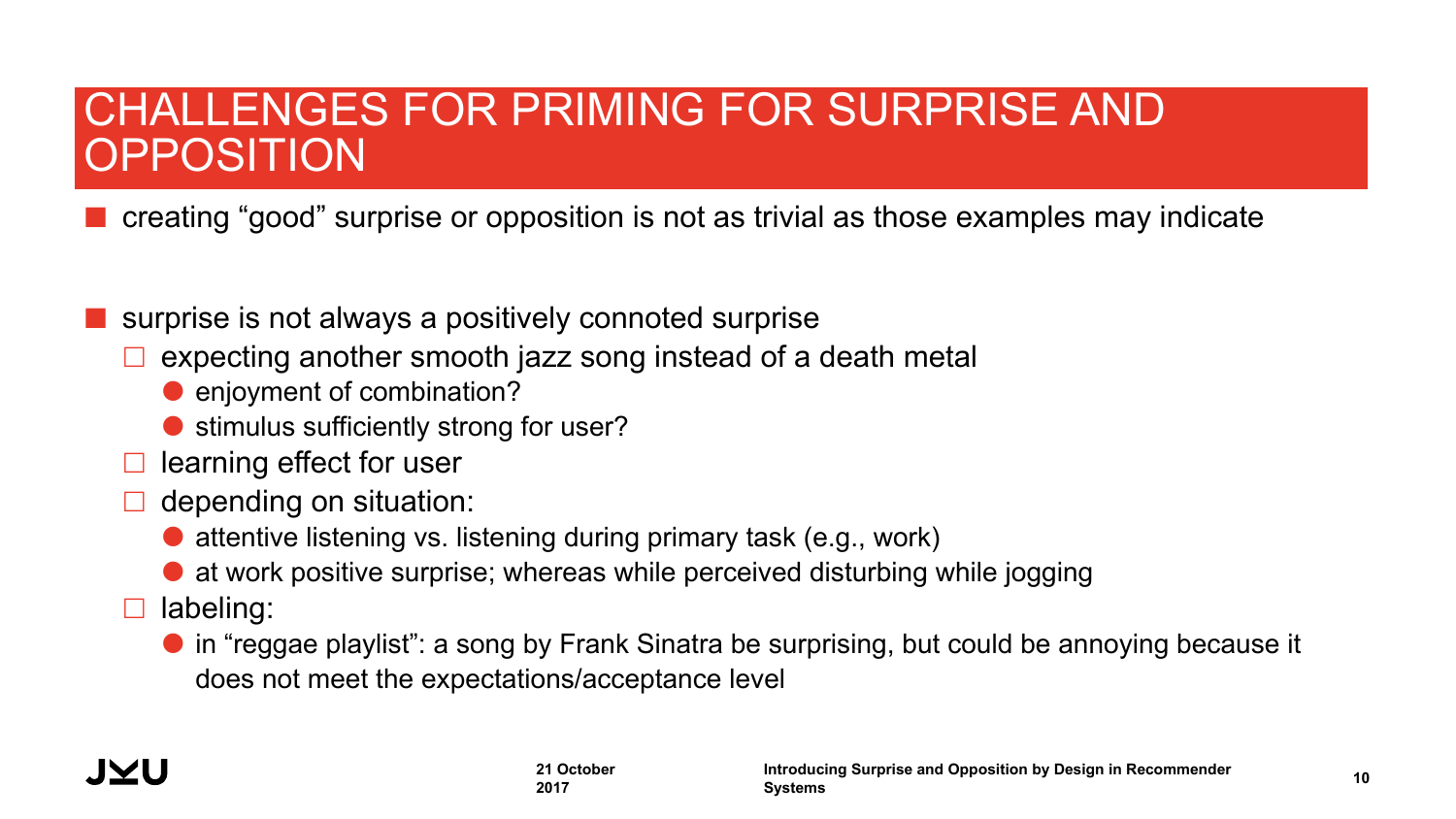

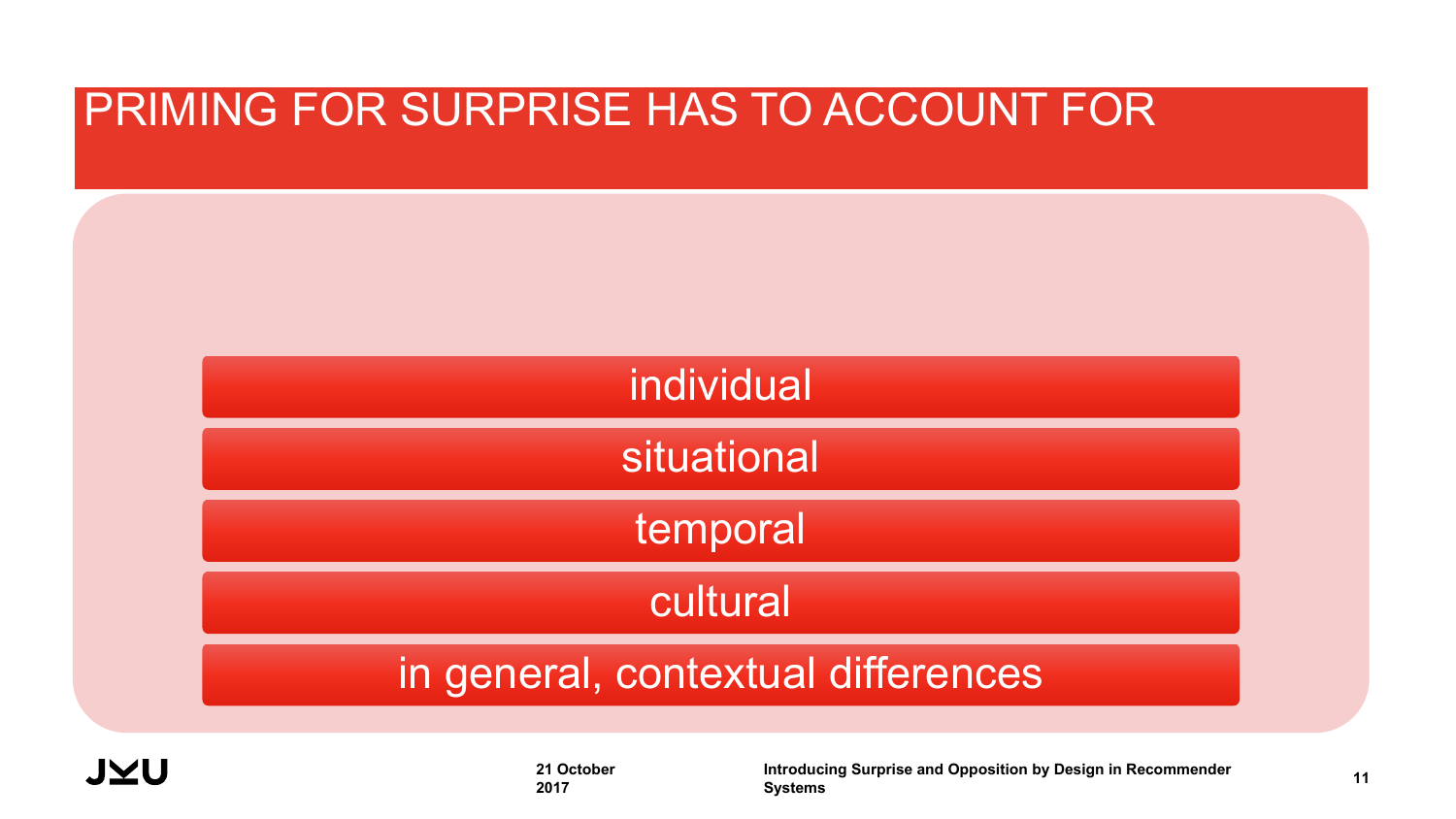### EXAMPLES FOR NUDGING FOR SURPRISE AND **OPPOSITION**

¢ altering a user's music consumption behavior for provided suggestions

making an option a default increases the probability that it is chosen  $\rightarrow$  default effect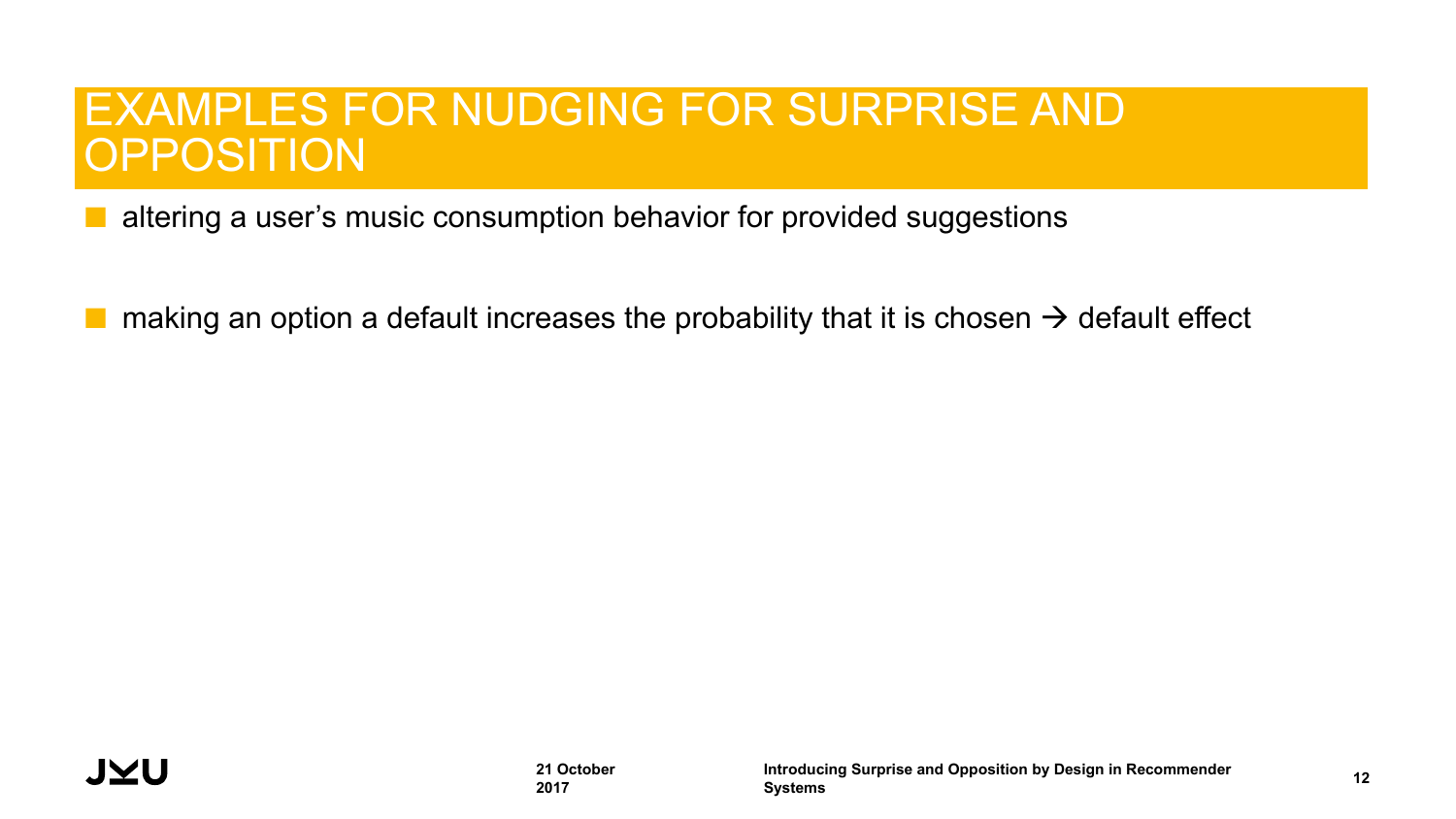### CHALLENGES FOR NUDGING FOR SURPRISE AND OPPOSITION

¢ default option may be perceived as the "mainstream" option

- happily follow the crowd/mainstream (conformity? popularity?)
- avoid it (following the crowd/mainstream may be perceived "uncool")
- ¢ contrast between popular song (e.g., rock anthem "We will rock you") and unknown song, only if concepts and relations perceived as such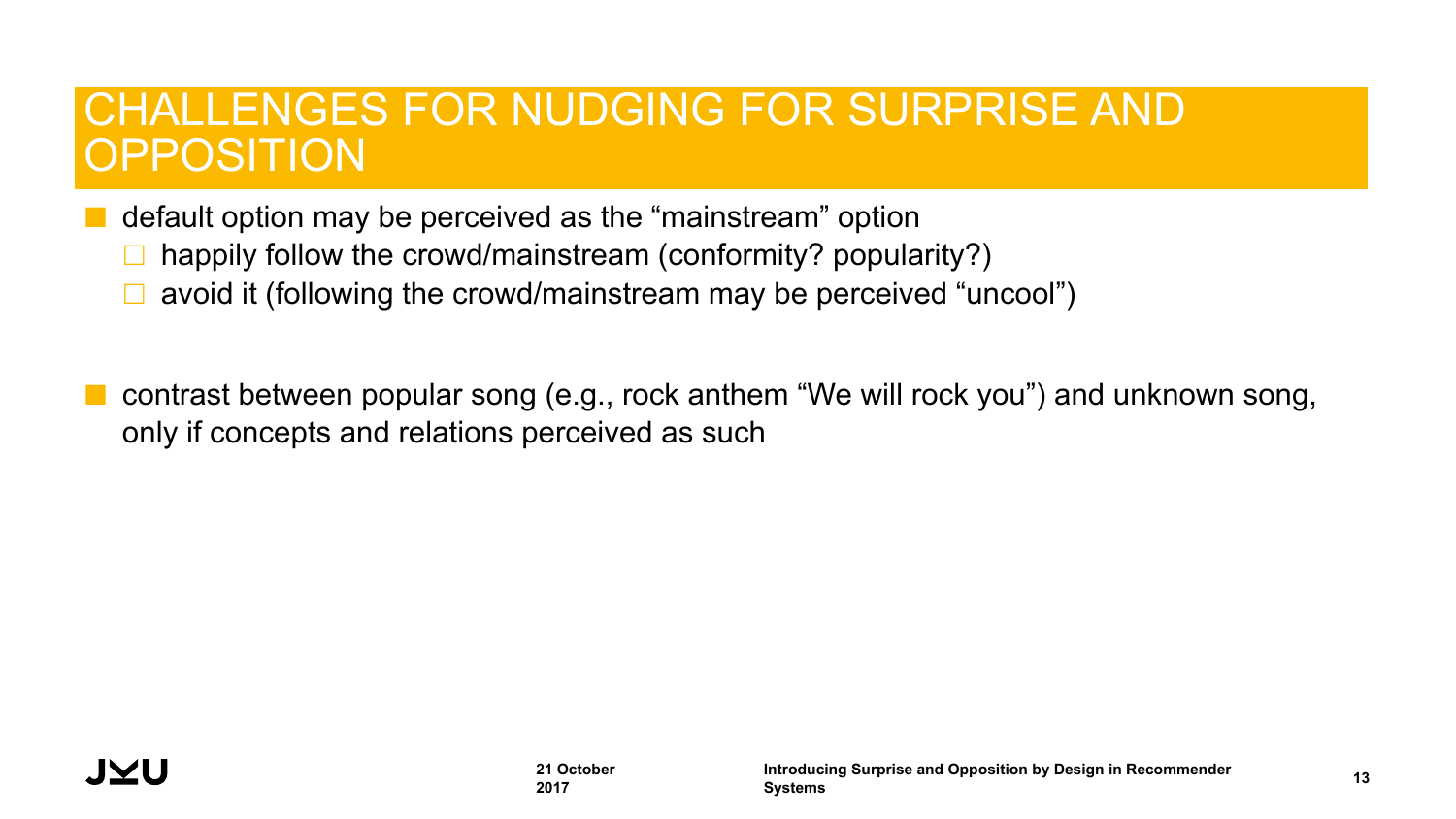### NUDGING FOR SURPRISE AND OPPOSITION HAS TO ACCOUNT FOR

| individual                         |  |
|------------------------------------|--|
| situational                        |  |
| temporal                           |  |
| cultural                           |  |
| in general, contextual differences |  |

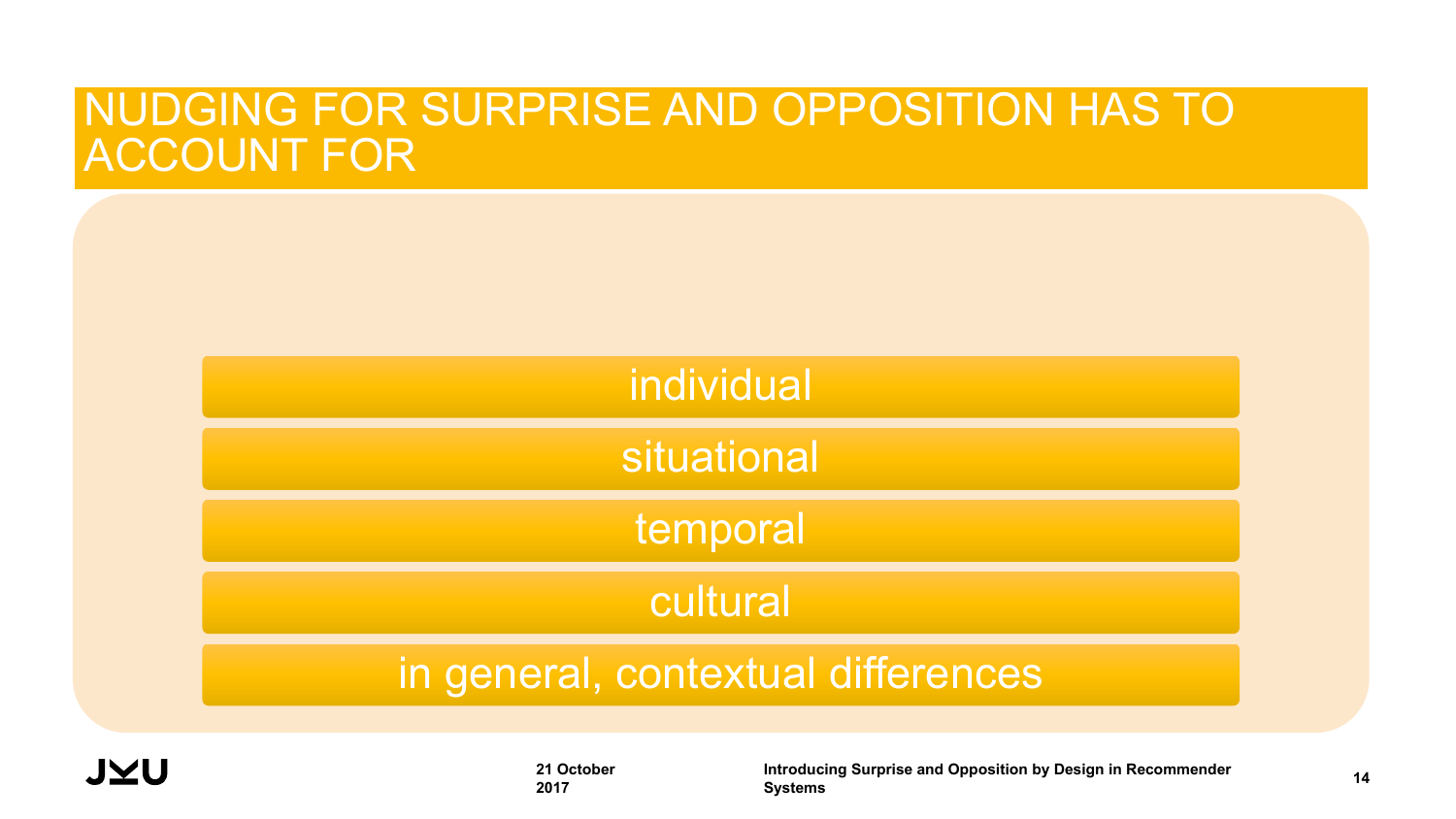## FUTURE WORK

although priming as well as nudging are rooted in well-established theories  $\rightarrow$  transfer to recommender systems open up a new research area

#### requires holistic approach

- integration of knowledge from various **disciplines**
	- e.g., computer science, psychology, economics, law
- and **perspectives**
	- e.g., user, platform provider, music creators, artists, labels
- and **methods**
	- e.g., experimental user studies, field studies, prediction experiments, etc.

how to prime perceptions "generally" in recommendations

how to prime in specific cases/contexts

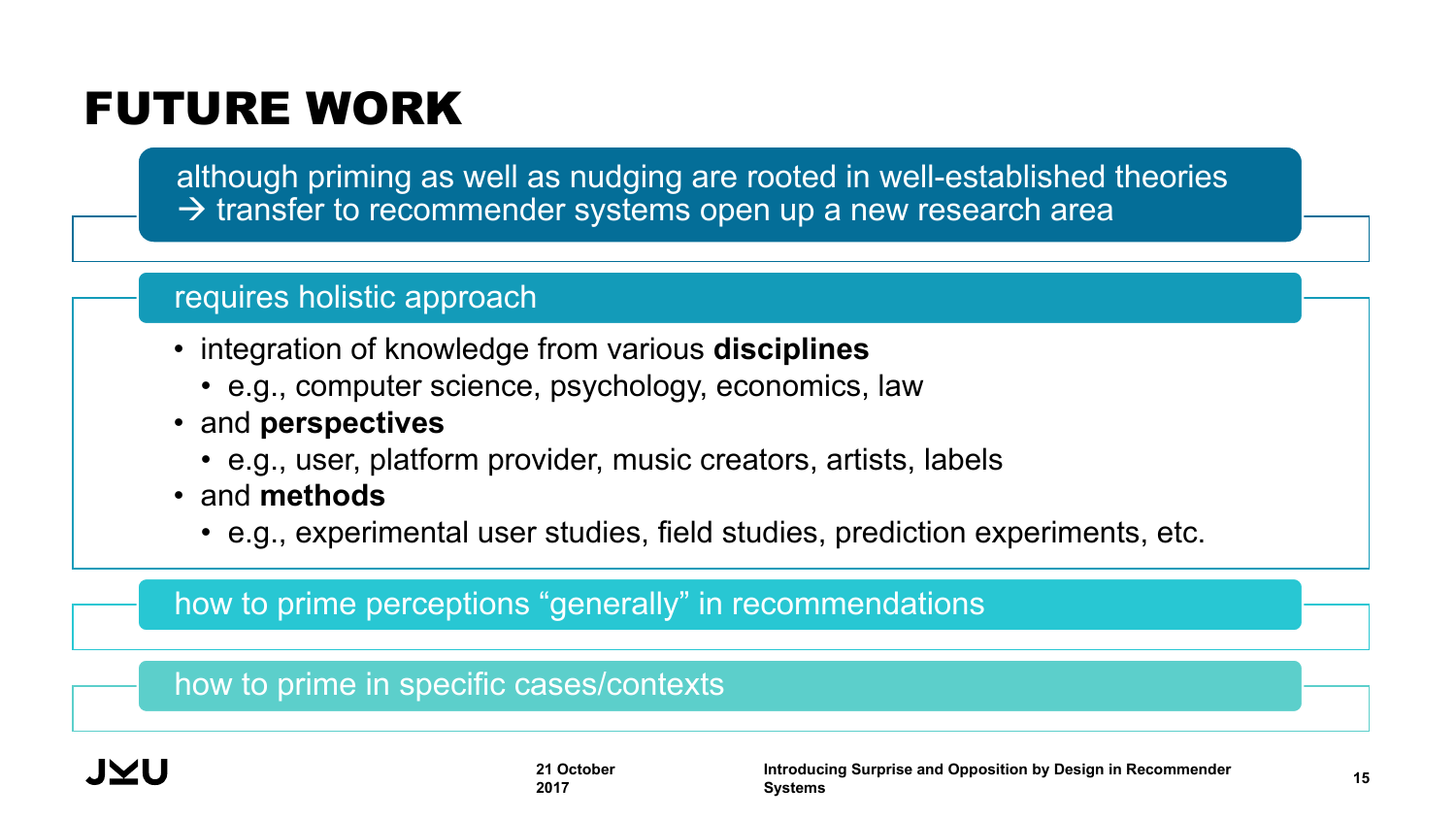## TAKE AWAY…

- $\blacksquare$  through **priming** and **nudging**  $\rightarrow$ 
	- $\square$  "Surprise by Design"
	- □ "Opposition by Design"



- $\blacksquare$  applicability:
	- $\Box$  several items suggested in a row (i.e., continuous or serial recommendations)
	- $\Box$  items recommended are intended to entertain the user (e.g., videos, jokes, music)
- complex and requires holistic approach